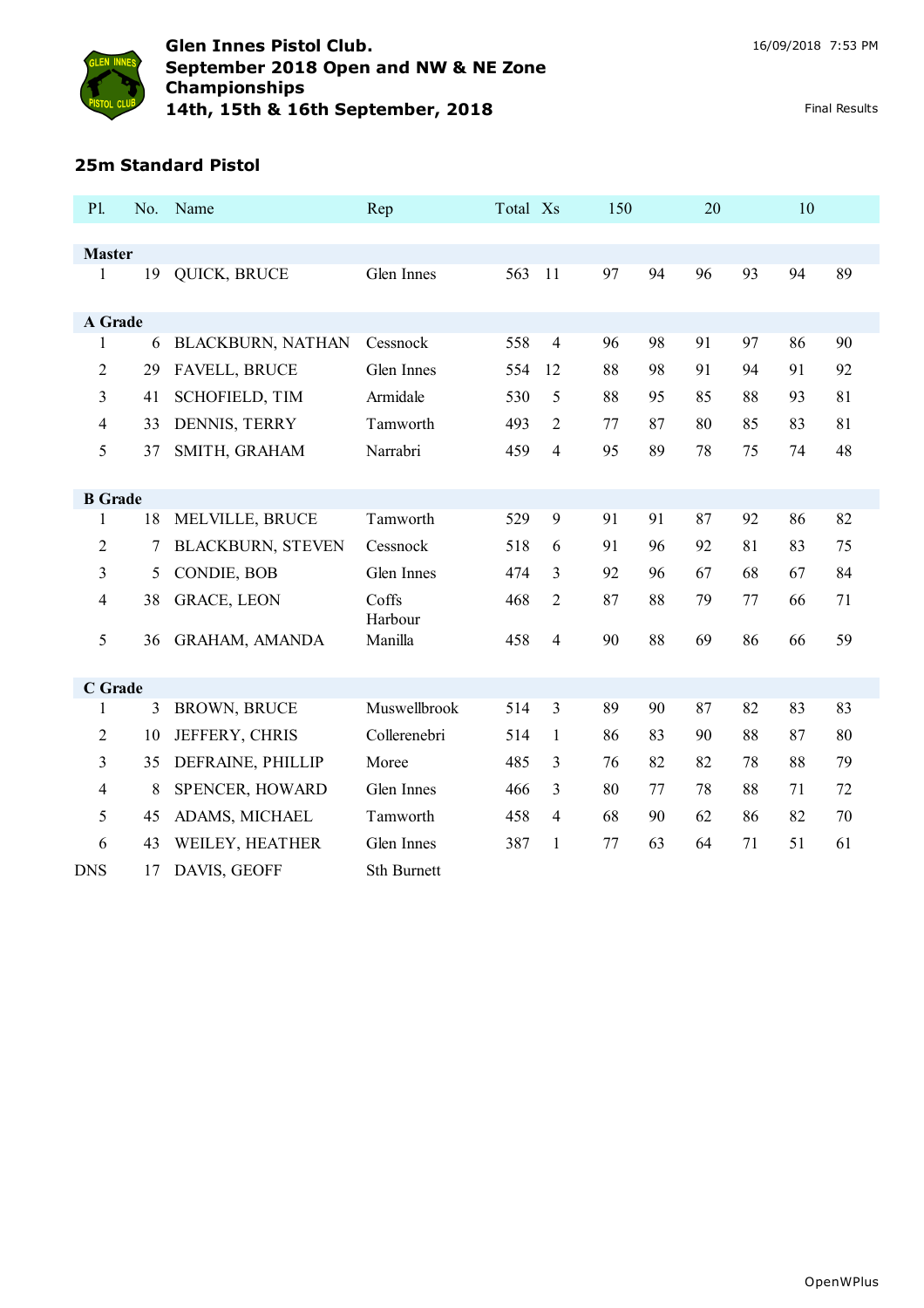## **25m Standard Pistol**

| P1.            | No. | Name                              | Rep                | Total Xs |                | 150 |    | 20 |    | 10 |    |  |
|----------------|-----|-----------------------------------|--------------------|----------|----------------|-----|----|----|----|----|----|--|
|                |     |                                   |                    |          |                |     |    |    |    |    |    |  |
| D Grade        |     |                                   |                    |          |                |     |    |    |    |    |    |  |
| $*1$           | 42  | MCBAIN, GORDON                    | Reddestone         | 523      | $\overline{7}$ | 83  | 88 | 87 | 88 | 89 | 88 |  |
| 2              | 13  | DUNN, TREVOR                      | Warwick            | 480      | $\overline{4}$ | 84  | 86 | 83 | 77 | 79 | 71 |  |
| 3              | 12  | CAGNEY, ALEX                      | Cessnock           | 471      | $\mathfrak{D}$ | 74  | 84 | 84 | 82 | 72 | 75 |  |
| 4              | 27  | DEISENBERGER,<br><b>SEBASTIAN</b> | Lightning<br>Ridge | 457      | 1              | 66  | 83 | 78 | 72 | 77 | 81 |  |
| 5              | 34  | DEFRAINE, MICHELLE                | Moree              | 443      | $\mathfrak{D}$ | 78  | 77 | 66 | 73 | 70 | 79 |  |
| 6              | 4   | <b>BUTCHER, ROB</b>               | Newcastle          | 438      | 1              | 88  | 87 | 70 | 76 | 57 | 60 |  |
| $\overline{7}$ | 14  | HIGGINS, KATIE                    | Cessnock           | 434      | $\overline{2}$ | 64  | 67 | 73 | 81 | 66 | 83 |  |
| 8              | 46  | THORNBERRY, TANYA                 | Glen Innes         | 431      | $\overline{2}$ | 79  | 70 | 80 | 67 | 67 | 68 |  |
| 9              | 28  | DEISENBERGER,<br><b>HANNELORE</b> | Lightning<br>Ridge | 418      | $\mathbf{0}$   | 70  | 66 | 54 | 79 | 78 | 71 |  |
| 10             | 30  | WHEELER, RUSSELL                  | Hinterland         | 364      | 1              | 80  | 69 | 68 | 48 | 43 | 56 |  |
| 11             | 32  | HEMMINGS, LARON                   | Murrumba           | 355      | $\overline{2}$ | 79  | 78 | 31 | 44 | 60 | 63 |  |
| 12             | 16  | HARGRAVE, ZAC                     | Cessnock           | 330      | $\overline{2}$ | 54  | 57 | 66 | 62 | 33 | 58 |  |
| 13             | 11  | <b>JENNISON, ROY</b>              | Glen Innes         | 205      | 1              | 21  | 46 | 60 | 33 | 5  | 40 |  |
| <b>DNF</b>     | 39  | MACRAE, ROSS                      | Glen Innes         | 193      | 1              | 73  | 63 | 57 |    |    |    |  |
| <b>DNS</b>     | 15  | HARGRAVE, CEC                     | Cessnock           |          |                |     |    |    |    |    |    |  |
|                |     |                                   |                    |          |                |     |    |    |    |    |    |  |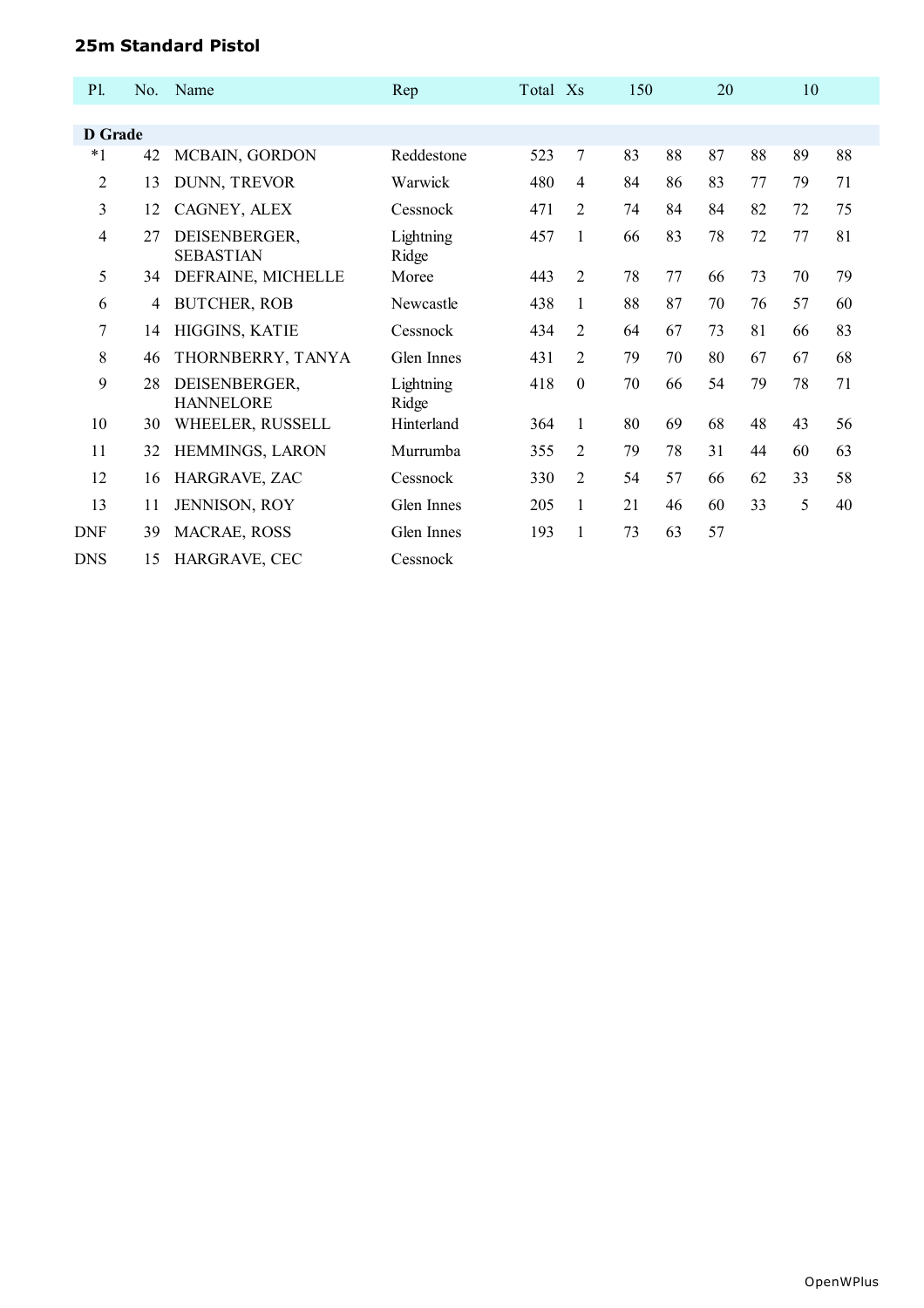

## **25m Rapid Fire Pistol**

| P1.            | No.    | Name                                        | Rep                | Total Xs |                  | 8  | 6  | 4      | $8\,$ | 6       | $\overline{4}$ |                     |
|----------------|--------|---------------------------------------------|--------------------|----------|------------------|----|----|--------|-------|---------|----------------|---------------------|
| <b>Master</b>  |        |                                             |                    |          |                  |    |    |        |       |         |                |                     |
| 1              | 19     | QUICK, BRUCE                                | Glen Innes         | 563      | 14               | 96 | 95 | 93 284 | 94    | 95      |                | 90 279              |
|                |        |                                             |                    |          |                  |    |    |        |       |         |                |                     |
| A Grade        | 29     |                                             |                    | 561      | $\boldsymbol{7}$ | 99 | 93 | 92 284 | 97    | 95      |                | 85 277              |
| 1              |        | FAVELL, BRUCE Glen Innes                    |                    |          |                  |    |    |        |       |         |                |                     |
| 2              | 41     | SCHOFIELD,<br><b>TIM</b>                    | Armidale           | 535      | 6                | 95 | 87 | 84 266 | 93    | 95      |                | 81 269              |
| 3              | 40     | SCHOFIELD,<br><b>TREVOR</b>                 | Armidale           | 502      | 3                | 90 | 80 | 76 246 | 89    | 87      |                | 80 256              |
| 4              | 37     | SMITH,<br><b>GRAHAM</b>                     | Narrabri           | 448      | $\overline{2}$   | 87 | 77 | 54 218 | 86    | 80      |                | 64 230              |
| <b>B</b> Grade |        |                                             |                    |          |                  |    |    |        |       |         |                |                     |
| 1              | 6      | <b>BLACKBURN,</b><br><b>NATHAN</b>          | Cessnock           | 520      | 9                | 94 | 93 | 71 258 | 93    | 93      |                | 76 262              |
| 2              | $\tau$ | <b>BLACKBURN,</b><br><b>STEVEN</b>          | Cessnock           | 518      | 7                | 89 | 89 | 75 253 | 91    | 91      |                | 83 265              |
| 3              | 8      | SPENCER,<br><b>HOWARD</b>                   | Glen Innes         | 465      | $\overline{2}$   | 81 | 71 | 71 223 | 84    | 82      |                | 76 242              |
| C Grade        |        |                                             |                    |          |                  |    |    |        |       |         |                |                     |
| 1              | 38     | <b>GRACE, LEON</b>                          | Coffs<br>Harbour   | 493      | 6                | 89 | 83 | 79 251 | 83    | 80      |                | 79 242              |
| $\overline{2}$ | 18     | MELVILLE,<br><b>BRUCE</b>                   | Tamworth           | 482      | 3                | 87 | 72 | 68 227 | 95    | 88      |                | 72 255              |
| 3              | 35     | DEFRAINE,<br><b>PHILLIP</b>                 | Moree              | 475      | $\tau$           | 77 | 81 | 65 223 | 85    | 88      |                | 79 252              |
| 4              | 5      | CONDIE, BOB                                 | Glen Innes         | 457      | 4                | 88 | 75 | 61 224 | 87    | 74      |                | 72 233              |
| 5              | 10     | JEFFERY, CHRIS                              | Collerenebri       | 416      | $\overline{3}$   | 81 | 84 | 57 222 | 44    | 90      |                | 60 194              |
| <b>DNS</b>     | 17     | DAVIS, GEOFF                                | Sth Burnett        |          |                  |    |    |        |       |         |                |                     |
| <b>D</b> Grade |        |                                             |                    |          |                  |    |    |        |       |         |                |                     |
| $*1$           | 42     | MCBAIN,<br><b>GORDON</b>                    | Reddestone         | 499      | 6                | 92 | 89 | 64 245 | 91    | 89      |                | 74 254              |
| $\overline{2}$ | 45     | ADAMS,<br><b>MICHAEL</b>                    | Tamworth           | 440      | $\overline{2}$   | 61 | 80 | 71 212 | 72    | 89      |                | 67 228              |
| 3              | 28     | DEISENBERGER,<br><b>HANNELORE</b>           | Lightning<br>Ridge | 437      | $\overline{2}$   | 82 | 72 | 64 218 | 84    | 81      |                | 54 219              |
| 4              | 31     | HEMMINGS,<br><b>CHARLES</b>                 | Murrumba           | 427      | $\mathbf{1}$     | 72 | 72 | 63 207 | 82    | $77 \,$ |                | 61 220              |
| 5              | 20     | MITCHELL,<br><b>MARGARET</b>                | Glen Innes         | 406      | 5                | 84 | 75 | 49 208 | 71    | 74      |                | 53 198              |
| 6              | 9      | HERRING,<br><b>GILLIAN</b>                  | Glen Innes         | 405      | $\mathbf{1}$     | 80 | 83 | 67 230 | 70    | 61      |                | 44 175              |
| 7              | 12     | CAGNEY, ALEX                                | Cessnock           | 404      | $\overline{2}$   | 87 | 59 | 51 197 | 71    | 74      |                | 62 207              |
| 8              | 27     | DEISENBERGER, Lightning<br><b>SEBASTIAN</b> | Ridge              | 400      | $\overline{2}$   | 80 | 62 | 57 199 | 83    | 68      |                | 50 201              |
| 9              | 13     | DUNN, TREVOR                                | Warwick            | 396      | $\overline{c}$   | 82 | 64 | 50 196 | 77    | 76      |                | 47 200              |
| 10             | 34     | DEFRAINE,                                   | Moree              | 378      | 3                | 76 | 73 | 45 194 | 81    | 78      |                | 25 184<br>OpenWPlus |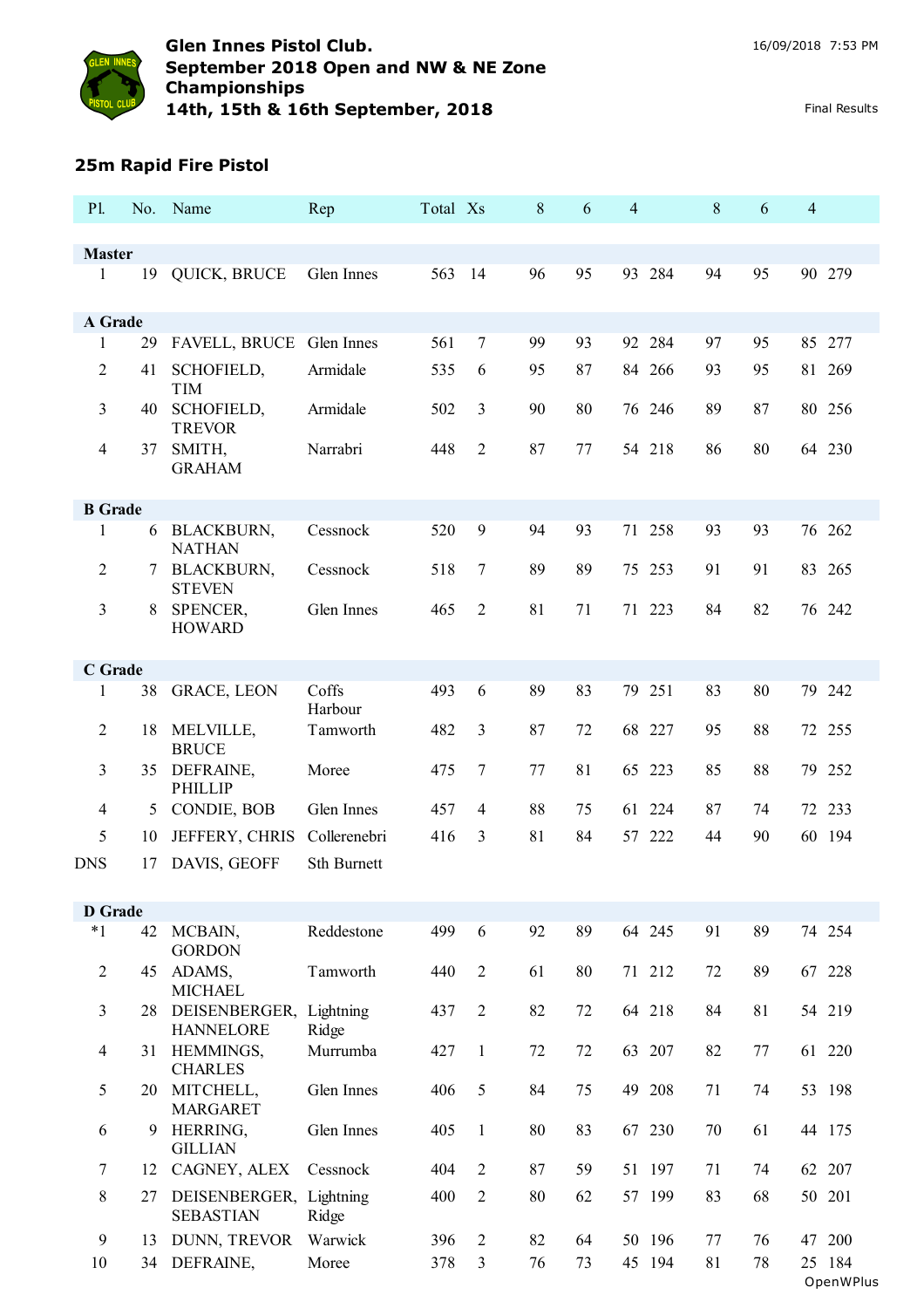|            | <b>MICHELLE</b>             |            |       |          |     |    |        |     |     |        |
|------------|-----------------------------|------------|-------|----------|-----|----|--------|-----|-----|--------|
|            | 30 WHEELER,                 | Hinterland | 330 2 |          | 65  | 45 | 56 166 | 65  | -54 | 45 164 |
|            | <b>RUSSELL</b>              |            |       |          |     |    |        |     |     |        |
| <b>DNF</b> | 4 BUTCHER, ROB Newcastle    |            | 189   | $\sim$ 1 | 60. | 72 | 20 152 | -37 |     | 37#1   |
| DNS        | 11 JENNISON, ROY Glen Innes |            |       |          |     |    |        |     |     |        |

#1 Malfunctioned out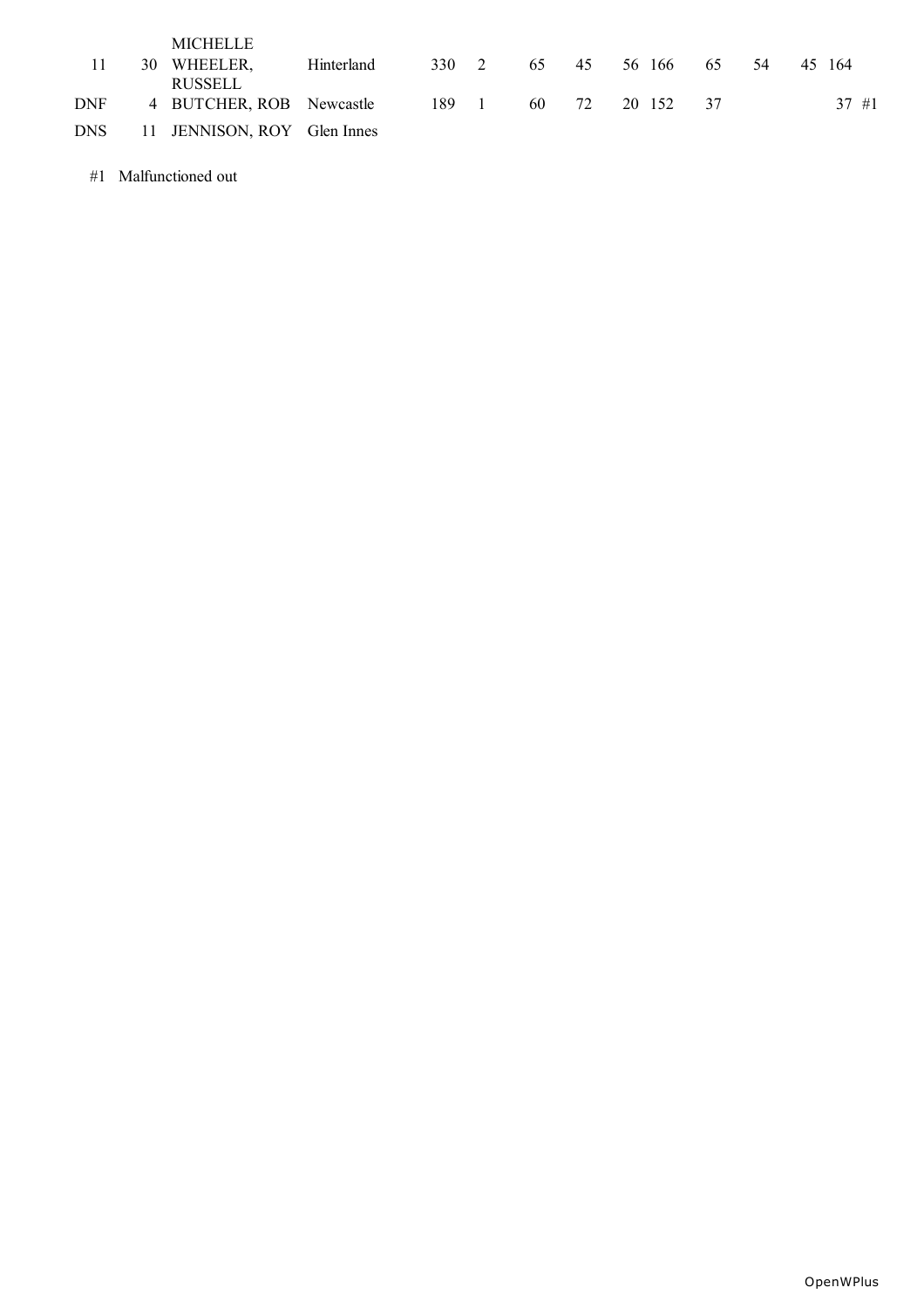

## **50m Pistol**

| P1.             | No.     | Name                                                 | Rep                              | Total Xs |                  | $\mathbf{1}$ | $\overline{2}$ | 3  | $\overline{4}$ | 5  | 6  |
|-----------------|---------|------------------------------------------------------|----------------------------------|----------|------------------|--------------|----------------|----|----------------|----|----|
|                 |         |                                                      |                                  |          |                  |              |                |    |                |    |    |
| <b>Master</b>   |         |                                                      |                                  |          |                  |              |                |    |                |    |    |
| 1               | 19      | QUICK, BRUCE                                         | Glen Innes                       | 545      | 14               | 93           | 83             | 93 | 94             | 88 | 94 |
| A Grade         |         |                                                      |                                  |          |                  |              |                |    |                |    |    |
| $\mathbf{1}$    | 29      | <b>FAVELL, BRUCE</b>                                 | Glen Innes                       | 526      | 3                | 87           | 88             | 88 | 88             | 87 | 88 |
| $\overline{2}$  | 33      | DENNIS, TERRY                                        | Tamworth                         | 459      | 3                | 74           | 75             | 75 | 74             | 81 | 80 |
| <b>B</b> Grade  |         |                                                      |                                  |          |                  |              |                |    |                |    |    |
| $\mathbf{1}$    | 6       | <b>BLACKBURN,</b><br><b>NATHAN</b>                   | Cessnock                         | 528      | $\overline{7}$   | 87           | 86             | 84 | 92             | 91 | 88 |
| $\overline{2}$  | 7       | <b>BLACKBURN,</b><br><b>STEVEN</b>                   | Cessnock                         | 503      | 3                | 82           | 83             | 82 | 86             | 82 | 88 |
| 3               | 5       | CONDIE, BOB                                          | Glen Innes                       | 427      | $\overline{4}$   | 67           | 67             | 66 | 69             | 84 | 74 |
| C Grade         |         |                                                      |                                  |          |                  |              |                |    |                |    |    |
| $\mathbf{1}$    | 18      | MELVILLE, BRUCE                                      | Tamworth                         | 478      | 6                | 81           | 77             | 79 | 87             | 85 | 69 |
| 2               | 3       | <b>BROWN, BRUCE</b>                                  | Muswellbrook                     | 423      | 3                | 57           | 85             | 70 | 68             | 74 | 69 |
| 3               | 1       | HINES, MAX                                           | <b>CLDPC</b>                     | 397      | 1                | 72           | 62             | 71 | 62             | 67 | 63 |
| 4               | 38      | <b>GRACE, LEON</b>                                   | Coffs<br>Harbour                 | 397      | $\boldsymbol{0}$ | 62           | 76             | 60 | 70             | 57 | 72 |
| 5               | 10      | JEFFERY, CHRIS                                       | Collerenebri                     | 387      | $\overline{2}$   | 63           | 66             | 61 | 66             | 71 | 60 |
| <b>DNS</b>      | 17      | DAVIS, GEOFF                                         | Sth Burnett                      |          |                  |              |                |    |                |    |    |
| <b>D</b> Grade  |         |                                                      |                                  |          |                  |              |                |    |                |    |    |
| 1               | 12      | CAGNEY, ALEX                                         | Cessnock                         | 424      | $\overline{3}$   | 75           | 65             | 60 | 72             | 77 | 75 |
| 2               | 23      | BUCHANAN, LYNDA                                      | <b>BIPC</b>                      | 391      | $\boldsymbol{0}$ | 66           | 54             | 53 | 70             | 74 | 74 |
| 3               | 30      | WHEELER, RUSSELL                                     | Hinterland                       | 361      | $\boldsymbol{0}$ | 58           | 60             | 59 | 54             | 63 | 67 |
| 4               | 13      | DUNN, TREVOR                                         | Warwick                          | 346      | $\boldsymbol{0}$ | 55           | 71             | 59 | 42             | 59 | 60 |
| 5               | 39      | MACRAE, ROSS                                         | Glen Innes                       | 276      | $\theta$         | 52           | 40             | 49 | 43             | 41 | 51 |
| 6<br><b>DNS</b> | 27<br>8 | DEISENBERGER,<br><b>SEBASTIAN</b><br>SPENCER, HOWARD | Lightning<br>Ridge<br>Glen Innes | 271      | $\boldsymbol{0}$ | 50           | 19             | 60 | 44             | 56 | 42 |
|                 |         |                                                      |                                  |          |                  |              |                |    |                |    |    |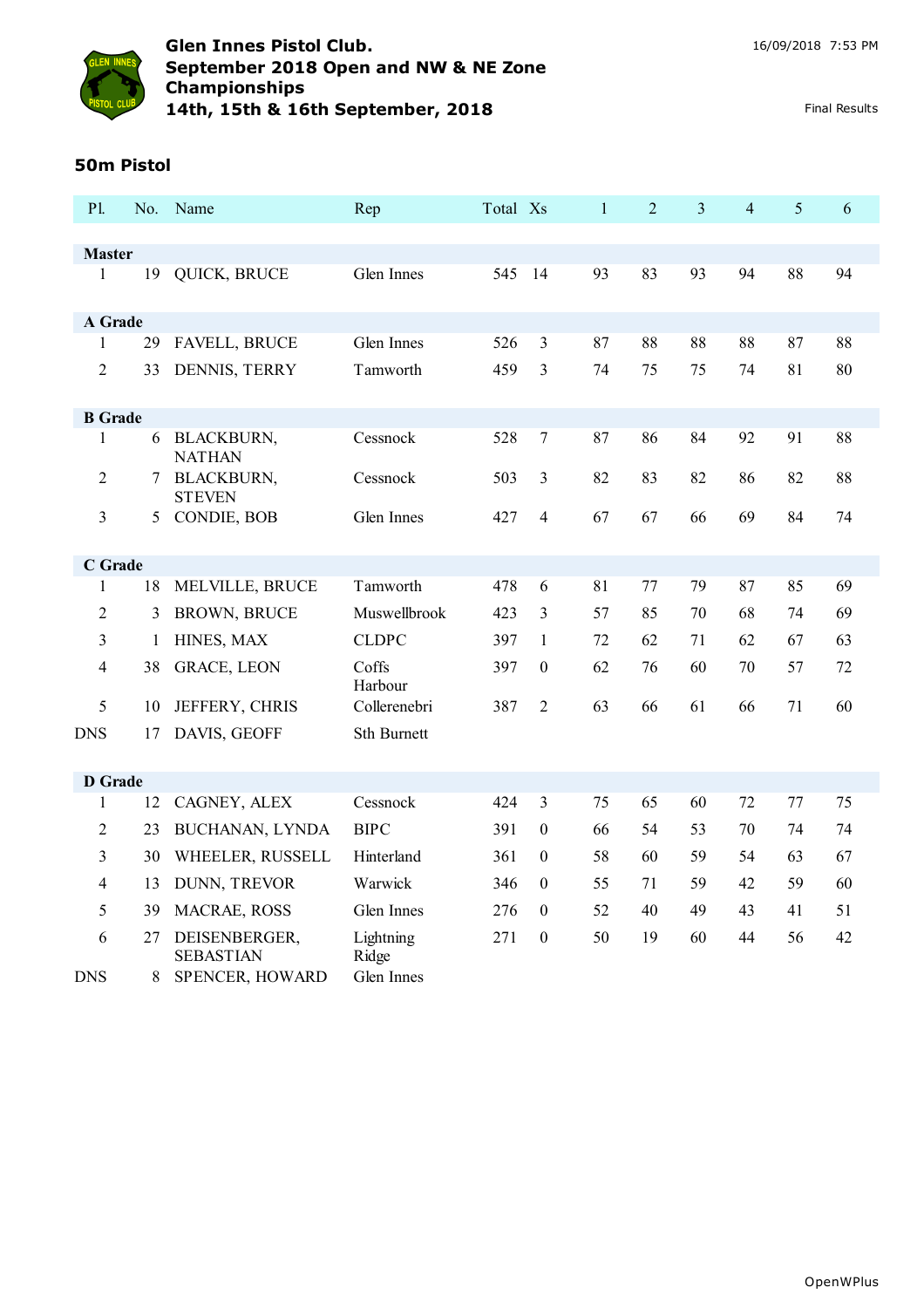

#### **25m Centre Fire Pistol**

| P1.                |                | No. Name                                    | Rep              | Total Xs |                | $\mathbf{1}$ | $\overline{2}$ | 3      | 4  | 5  | 6 |           |
|--------------------|----------------|---------------------------------------------|------------------|----------|----------------|--------------|----------------|--------|----|----|---|-----------|
|                    |                |                                             |                  |          |                |              |                |        |    |    |   |           |
| <b>Master</b><br>1 | 19             |                                             | Glen Innes       | 562      | 20             | 92           | 96             | 95 283 | 93 | 93 |   | 93 279 #1 |
|                    |                | QUICK, BRUCE                                |                  |          |                |              |                |        |    |    |   |           |
| A Grade            |                |                                             |                  |          |                |              |                |        |    |    |   |           |
| 1                  | 6              | <b>BLACKBURN,</b><br><b>NATHAN</b>          | Cessnock         | 565 12   |                | 92           | 93             | 93 278 | 93 | 95 |   | 99 287    |
| 2                  |                | <b>BLACKBURN,</b><br><b>STEVEN</b>          | Cessnock         | 556 11   |                | 93           | 96             | 96 285 | 88 | 92 |   | 91 271    |
| 3                  | 41             | SCHOFIELD,<br><b>TIM</b>                    | Armidale         | 555      | -11            | 90           | 94             | 89 273 | 96 | 95 |   | 91 282    |
| 4                  | 40             | SCHOFIELD,<br><b>TREVOR</b>                 | Armidale         | 545      | 10             | 93           | 92             | 91 276 | 84 | 90 |   | 95 269    |
| 5                  | 33             | DENNIS, TERRY                               | Tamworth         | 485      | 2              | 88           | 84             | 81 253 | 81 | 80 |   | 71 232    |
| <b>B</b> Grade     |                |                                             |                  |          |                |              |                |        |    |    |   |           |
| 1                  | 18             | MELVILLE,<br><b>BRUCE</b>                   | Tamworth         | 540      | 9              | 92           | 91             | 90 273 | 89 | 84 |   | 94 267    |
| $\overline{2}$     | 10             | JEFFERY, CHRIS Collerenebri                 |                  | 510      | 6              | 82           | 84             | 87 253 | 84 | 85 |   | 88 257    |
| 3                  | 38             | <b>GRACE, LEON</b>                          | Coffs<br>Harbour | 495      | 8              | 87           | 83             | 87 257 | 72 | 81 |   | 85 238    |
| 4                  | 5              | CONDIE, BOB                                 | Glen Innes       | 459      | 3              | 70           | 78             | 77 225 | 70 | 78 |   | 86 234    |
| C Grade            |                |                                             |                  |          |                |              |                |        |    |    |   |           |
| 1                  | 3              | BROWN, BRUCE Muswellbrook                   |                  | 495      | 11             | 87           | 91             | 90 268 | 62 | 78 |   | 87 227    |
| $\overline{2}$     | 35             | DEFRAINE,<br><b>PHILLIP</b>                 | Moree            | 493      | 3              | 74           | 83             | 79 236 | 90 | 89 |   | 78 257    |
| 3                  | 2              | BROUGHALL,<br><b>ROBERT</b>                 | Muswellbrook     | 478      | 5              | 74           | 85             | 84 243 | 86 | 77 |   | 72 235    |
| 4                  | 12             | CAGNEY, ALEX                                | Cessnock         | 468      | 3              | 76           | 86             | 88 250 | 73 | 80 |   | 65 218    |
| 5                  | 1              | HINES, MAX                                  | <b>CLDPC</b>     | 467      | 4              | 71           | 85             | 66 222 | 74 | 86 |   | 85 245    |
| <b>DNS</b>         | 17             | DAVIS, GEOFF                                | Sth Burnett      |          |                |              |                |        |    |    |   |           |
| <b>D</b> Grade     |                |                                             |                  |          |                |              |                |        |    |    |   |           |
| 1                  | $\overline{4}$ | <b>BUTCHER, ROB</b>                         | Newcastle        | 462      | $\overline{3}$ | 70           | 87             | 77 234 | 71 | 74 |   | 83 228    |
| 2                  | 8              | SPENCER,<br><b>HOWARD</b>                   | Glen Innes       | 454      | 1              | 76           | 68             | 71 215 | 84 | 78 |   | 77 239    |
| 3                  | 13             | DUNN, TREVOR                                | Warwick          | 453      | 1              | 73           | 82             | 44 199 | 90 | 77 |   | 87 254    |
| 4                  | 39             | MACRAE, ROSS                                | Glen Innes       | 402      | $\overline{2}$ | 79           | 77             | 65 221 | 51 | 67 |   | 63 181    |
| 5                  | 30             | WHEELER,<br><b>RUSSELL</b>                  | Hinterland       | 389      | $\mathbf{1}$   | 70           | 76             | 77 223 | 38 | 72 |   | 56 166    |
| 6                  | 27             | DEISENBERGER, Lightning<br><b>SEBASTIAN</b> | Ridge            | 341      | 2              | 39           | 62             | 53 154 | 62 | 57 |   | 68 187    |

#1 Shot between Load and Attention 8.8.2.3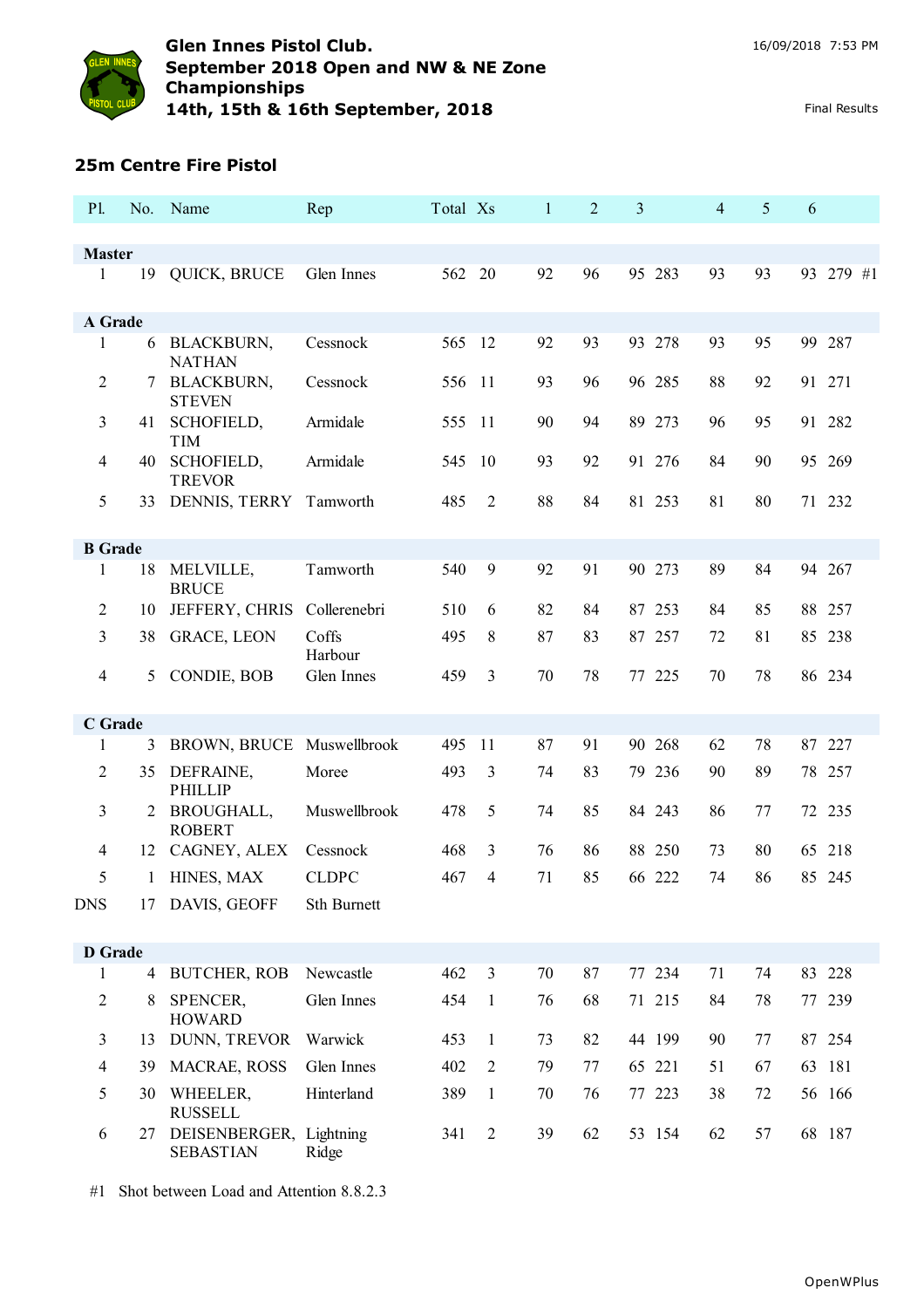

#### **10m Air Pistol Men**

| P1.            |    | No. Name                           | Rep                | Total Xs |                  | $\mathbf{1}$ | $\overline{2}$ | 3  | 4       | 5  | 6               |
|----------------|----|------------------------------------|--------------------|----------|------------------|--------------|----------------|----|---------|----|-----------------|
| <b>Master</b>  |    |                                    |                    |          |                  |              |                |    |         |    |                 |
| $\mathbf{1}$   | 19 | QUICK, BRUCE                       | Glen Innes         | 567      | 7                | 95           | 95             | 95 | 91      | 97 | 94              |
|                |    |                                    |                    |          |                  |              |                |    |         |    |                 |
| A Grade        |    |                                    |                    |          |                  |              |                |    |         |    |                 |
| 1              | 6  | <b>BLACKBURN,</b><br><b>NATHAN</b> | Cessnock           | 565      | 13               | 93           | 94             | 92 | 94      | 97 | 95              |
| 2              | 29 | <b>FAVELL, BRUCE</b>               | Glen Innes         | 556      | 16               | 94           | 92             | 91 | 96      | 89 | 94              |
| 3              | 7  | <b>BLACKBURN,</b><br><b>STEVEN</b> | Cessnock           | 542      | 9                | 89           | 91             | 87 | 95      | 88 | 92              |
| 4              | 37 | SMITH, GRAHAM                      | Narrabri           | 511      | 3                | 85           | 87             | 80 | 88      | 90 | 81              |
| 5              | 25 | HOGG, MAX                          | Tamworth           | 499      | 6                | 91           | 83             | 84 | 85      | 79 | 77              |
| 6              | 33 | DENNIS, TERRY                      | Tamworth           | 491      | 5                | 85           | 75             | 81 | 83      | 77 | 90              |
| <b>B</b> Grade |    |                                    |                    |          |                  |              |                |    |         |    |                 |
| 1              | 18 | MELVILLE, BRUCE                    | Tamworth           | 535      | 8                | 87           | 83             | 89 | 94      | 91 | 91              |
| 2              | 5  | CONDIE, BOB                        | Glen Innes         | 504      | 3                | 83           | 84             | 87 | 90      | 76 | 84              |
| 3              | 38 | <b>GRACE, LEON</b>                 | Coffs<br>Harbour   | 498      | $\mathbf{1}$     | 78           | 90             | 88 | 86      | 80 | 76 #1           |
| C Grade        |    |                                    |                    |          |                  |              |                |    |         |    |                 |
| 1              | 10 | JEFFERY, CHRIS                     | Collerenebri       | 527      | 5                | 88           | 84             | 90 | 92      | 84 | 89              |
| 2              | 35 | DEFRAINE, PHILLIP                  | Moree              | 513      | 2                | 87           | 83             | 82 | 83      | 86 | 92              |
| 3              | 13 | DUNN, TREVOR                       | Warwick            | 510      | 5                | 84           | 86             | 93 | 81      | 85 | 81              |
| 4              | 4  | <b>BUTCHER, ROB</b>                | Newcastle          | 507      | 3                | 86           | 87             | 85 | 83      | 80 | 86              |
| 5              | 12 | CAGNEY, ALEX                       | Cessnock           | 504      | 4                | 88           | 85             | 77 | 81      | 84 | 89              |
| 6              | 22 | BUCHANAN, GARY                     | <b>BIPC</b>        | 504      | 4                | 77           | 83             | 86 | 87      | 84 | 87              |
| 7              | 8  | SPENCER, HOWARD                    | Glen Innes         | 498      | 4                | 87           | 83             | 77 | 76      | 86 | 89              |
| 8              | 3  | <b>BROWN, BRUCE</b>                | Muswellbrook       | 491      | 2                | 81           | 83             | 83 | 81      | 84 | 79              |
| 9              | 2  | <b>BROUGHALL,</b><br><b>ROBERT</b> | Muswellbrook       | 490      | 5                | 79           | 83             | 79 | 84      | 82 | 83              |
| 10             | 1  | HINES, MAX                         | <b>CLDPC</b>       | 480      | $\overline{2}$   | 79           | 79             | 77 | 82      | 83 | 80              |
| 11             | 44 | WEILEY, LES                        | Glen Innes         | 417      | $\overline{2}$   | 59           | 61             | 78 | 70      | 74 | 75              |
| <b>DNS</b>     | 15 | HARGRAVE, CEC                      | Cessnock           |          |                  |              |                |    |         |    |                 |
|                | 17 | DAVIS, GEOFF                       | Sth Burnett        |          |                  |              |                |    |         |    |                 |
| <b>D</b> Grade |    |                                    |                    |          |                  |              |                |    |         |    |                 |
| 1              | 45 | ADAMS, MICHAEL                     | Tamworth           | 495      | $\overline{2}$   | 84           | 85             | 79 | 85      | 78 | 84              |
| $\overline{2}$ | 27 | DEISENBERGER,<br><b>SEBASTIAN</b>  | Lightning<br>Ridge | 453      | 3                | 76           | 76             | 78 | 75      | 79 | 69              |
| 3              | 30 | WHEELER, RUSSELL                   | Hinterland         | 446      | 22               | 72           | 75             | 76 | 81      | 70 | 72              |
| 4              | 31 | HEMMINGS,                          | Murrumba           | 446      | $\boldsymbol{0}$ | 79           | 74             | 76 | $77 \,$ | 68 | 72              |
| 5              | 39 | <b>CHARLES</b><br>MACRAE, ROSS     | Glen Innes         | 435      | $\boldsymbol{0}$ | 79           | 76             | 54 | 76      | 72 | 78<br>OpenWPlus |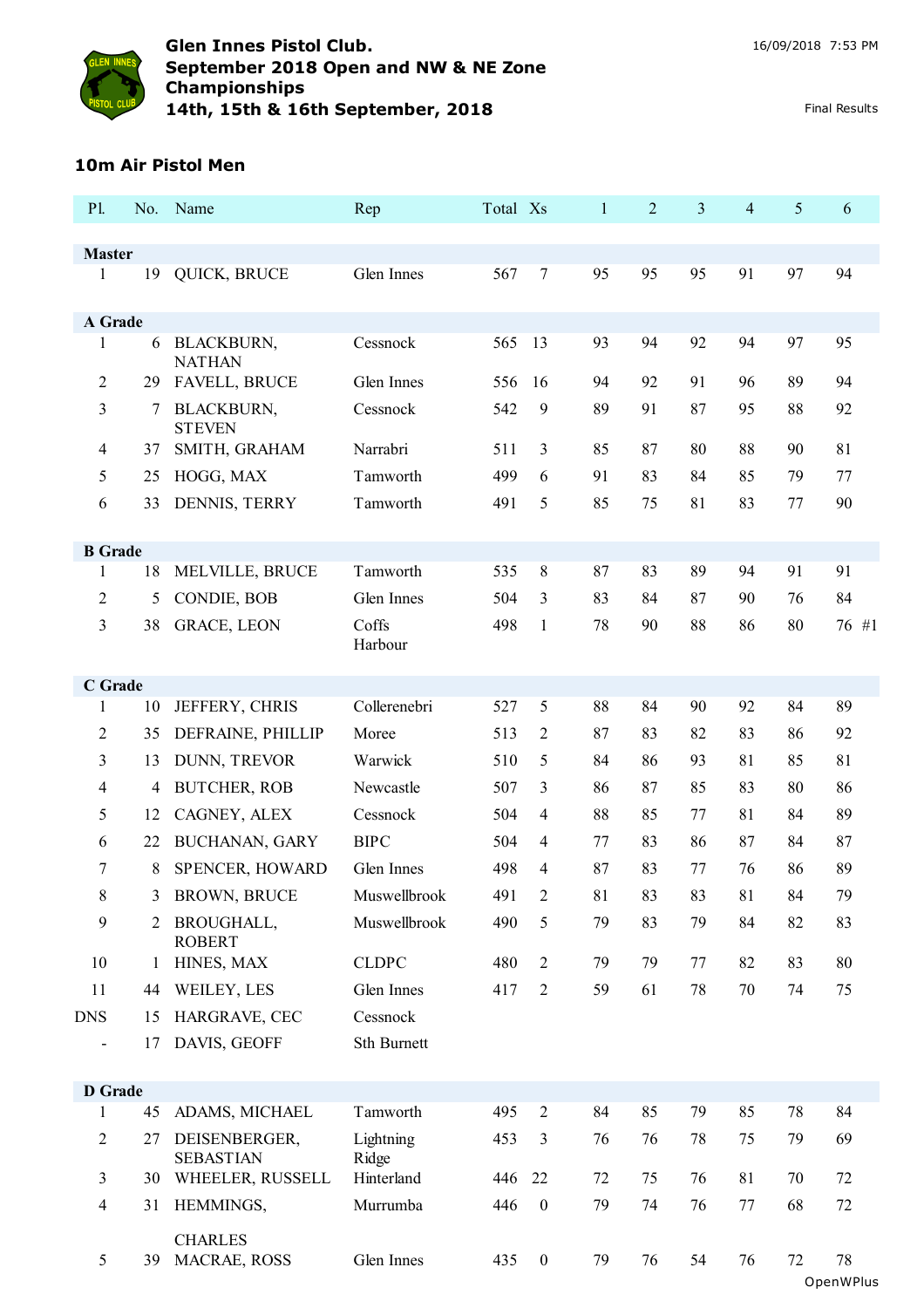| 6 11 JENNISON, ROY       | Glen Innes | 328 0 |  | 63 41 53 58 | - 58 | 55 |
|--------------------------|------------|-------|--|-------------|------|----|
| $#1$ 2 extra shots fired |            |       |  |             |      |    |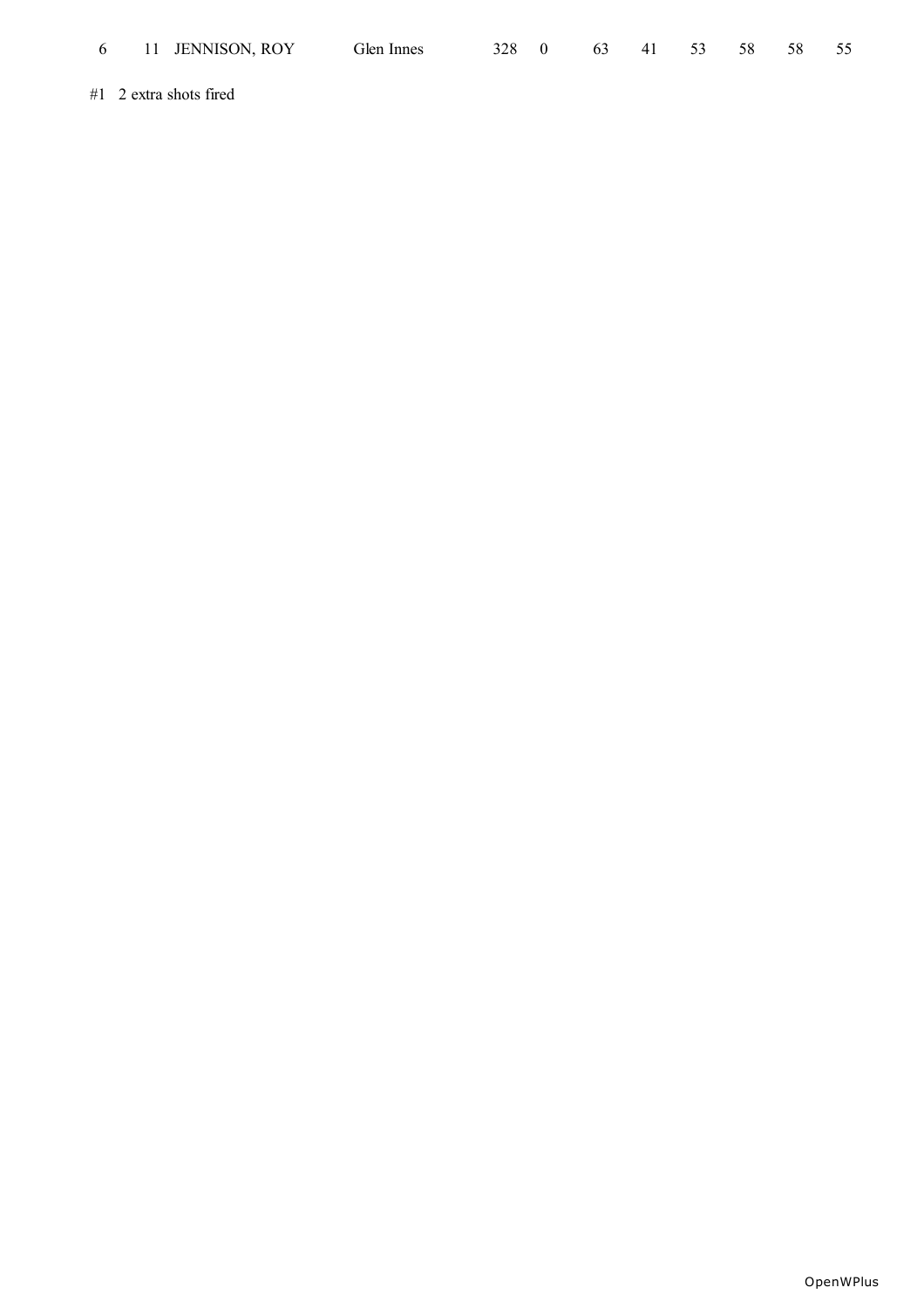

## **25m Pistol Men**

| <b>P</b> l.    |    | No. Name                    | Rep        | Total Xs |   |    | 2  | 3      | $\overline{4}$ | 5  | 6           |
|----------------|----|-----------------------------|------------|----------|---|----|----|--------|----------------|----|-------------|
|                |    |                             |            |          |   |    |    |        |                |    |             |
| Open           |    |                             |            |          |   |    |    |        |                |    |             |
|                | 42 | MCBAIN, GORDON              | Reddestone | 533      | 7 | 87 | 89 | 92 268 | 90             | 86 | 89 265      |
| 2              | 45 | ADAMS, MICHAEL              | Tamworth   | 507      | 2 | 78 | 81 | 81 240 | 94             | 90 | - 267<br>83 |
| 3              | 31 | HEMMINGS,<br><b>CHARLES</b> | Murrumba   | 481      | 3 | 80 | 74 | 79 233 | 80             | 83 | 85 248      |
| $\overline{4}$ | 44 | WEILEY, LES                 | Glen Innes | 442      |   | 69 | 81 | 78 228 | 70             | 75 | 69<br>214   |
| <b>DNS</b>     | 15 | HARGRAVE, CEC               | Cessnock   |          |   |    |    |        |                |    |             |
| <b>DNS</b>     |    | <b>JENNISON, ROY</b>        | Glen Innes |          |   |    |    |        |                |    |             |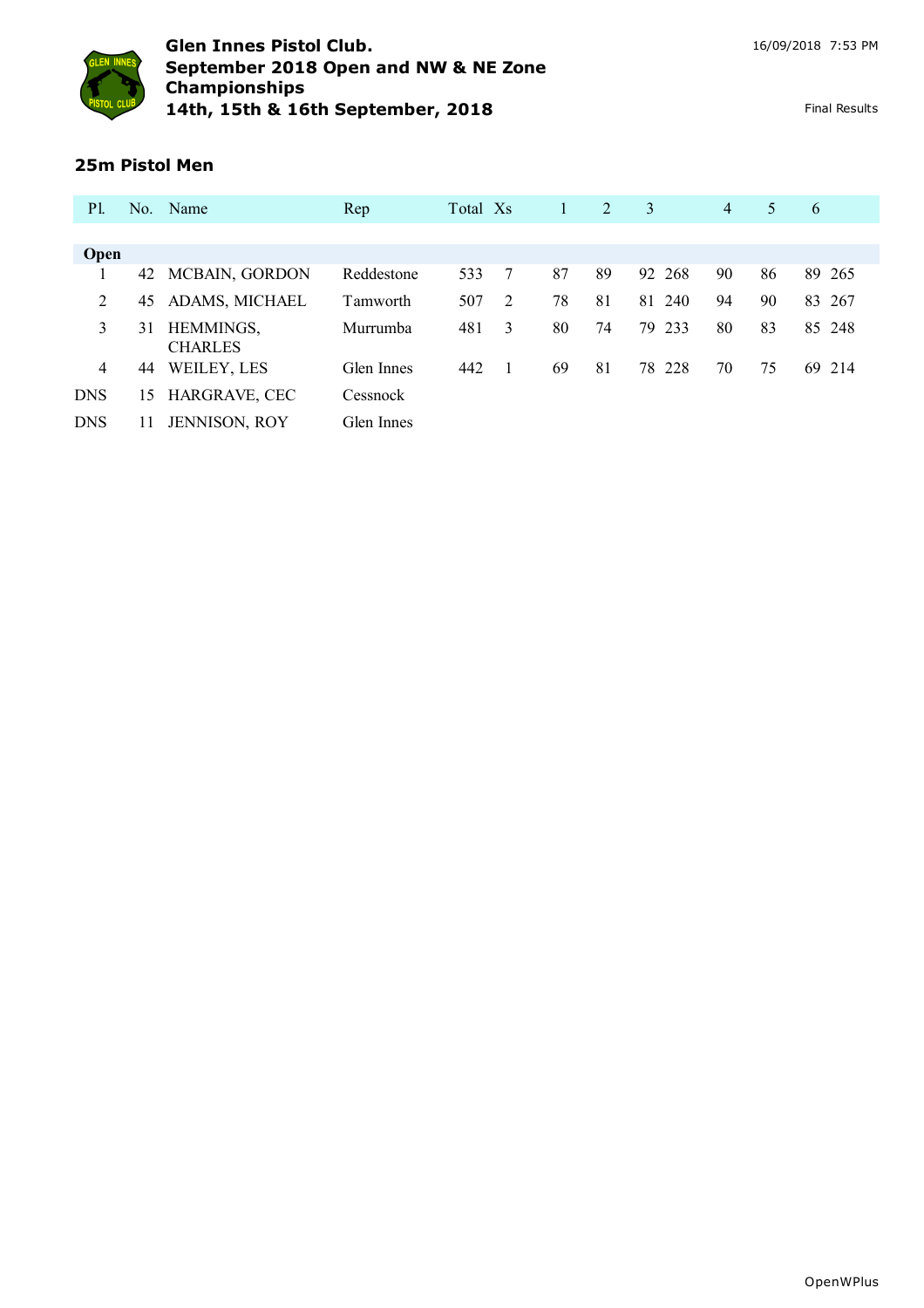

#### **25m Pistol Women**

| <b>P1.</b>     |    | No. Name                                    | Rep           | Total Xs |                | $\mathbf{1}$ | 2  | 3         | 4  | 5  | 6      |        |
|----------------|----|---------------------------------------------|---------------|----------|----------------|--------------|----|-----------|----|----|--------|--------|
|                |    |                                             |               |          |                |              |    |           |    |    |        |        |
| <b>B</b> Grade |    |                                             |               |          |                |              |    |           |    |    |        |        |
| 1              | 36 | GRAHAM,<br><b>AMANDA</b>                    | Manilla       | 495      | 1              | 86           | 86 | 85 257    | 79 | 81 |        | 78 238 |
| $\overline{2}$ | 23 | BUCHANAN,<br><b>LYNDA</b>                   | <b>BIPC</b>   | 493      | $\overline{2}$ | 83           | 75 | 79 237    | 81 | 87 |        | 88 256 |
| 3              | 46 | THORNBERRY,<br><b>TANYA</b>                 | Glen<br>Innes | 492      | 1              | 84           | 80 | 85 249    | 86 | 78 |        | 79 243 |
| $\overline{4}$ | 9  | HERRING,<br><b>GILLIAN</b>                  | Glen<br>Innes | 483      | 6              | 85           | 76 | 71 232    | 72 | 91 | 88 251 |        |
| 5              | 34 | DEFRAINE,<br><b>MICHELLE</b>                | Moree         | 468      | 3              | 85           | 78 | 74 237    | 76 | 80 | 75 231 |        |
| 6              | 43 | WEILEY,<br><b>HEATHER</b>                   | Glen<br>Innes | 445      | 4              | 76           | 59 | 85 220    | 80 | 71 |        | 74 225 |
| <b>DNF</b>     | 24 | HOGG, CLAIRE                                | Manilla       | 318      | $\overline{2}$ | 80           | 63 | 87 230    | 47 | 41 |        | 88 #1  |
| <b>C</b> Grade |    |                                             |               |          |                |              |    |           |    |    |        |        |
| 1              | 28 | DEISENBERGER, Lightning<br><b>HANNELORE</b> | Ridge         | 502      | $\tau$         | 77           | 80 | 84 241    | 83 | 91 | 87 261 |        |
| 2              | 14 | HIGGINS, KATIE                              | Cessnock      | 491      | $\overline{2}$ | 85           | 76 | 93 254    | 91 | 72 |        | 74 237 |
| 3              | 20 | MITCHELL,<br><b>MARGARET</b>                | Glen<br>Innes | 463      | 1              | 74           | 73 | 212<br>65 | 95 | 76 | 80 251 |        |
| <b>D</b> Grade |    |                                             |               |          |                |              |    |           |    |    |        |        |
| 1              | 32 | HEMMINGS,<br><b>LARON</b>                   | Murrumba      | 422      | $\overline{2}$ | 82           | 83 | 76<br>241 | 59 | 70 | 52 181 |        |
| 2              | 21 | LANE, TRACEY                                | Glen<br>Innes | 356      | $\overline{2}$ | 45           | 53 | 38 136    | 70 | 84 | 66 220 |        |

#1 Malfunctioned out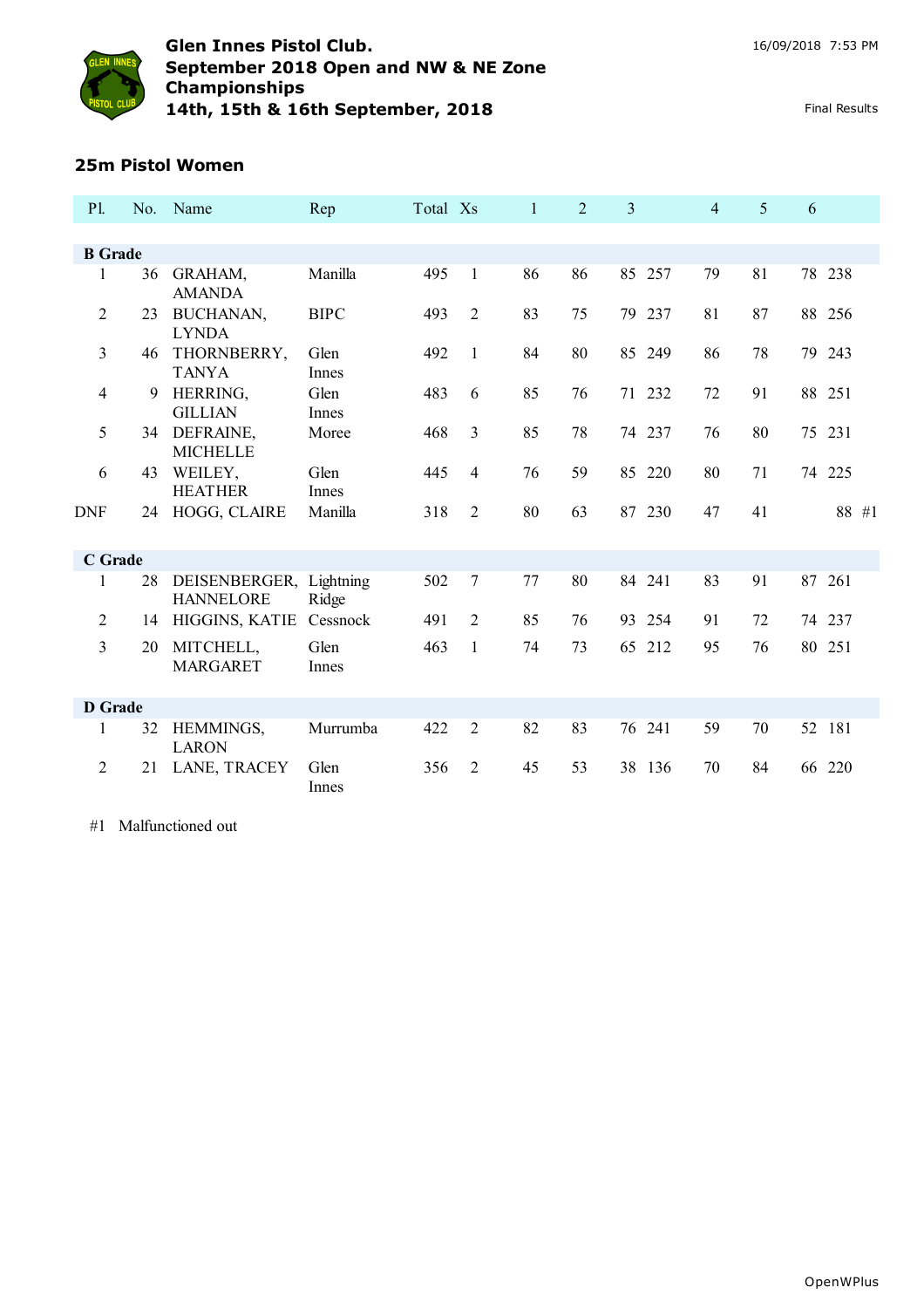

# **10m Air Pistol Women (60)**

| <b>P1.</b>     | No. | <b>Name</b>                       | Rep                | Total Xs |                | 1  | $\overline{2}$ | 3  | $\overline{4}$ | 5  | 6  |
|----------------|-----|-----------------------------------|--------------------|----------|----------------|----|----------------|----|----------------|----|----|
|                |     |                                   |                    |          |                |    |                |    |                |    |    |
| <b>B</b> Grade |     |                                   |                    |          |                |    |                |    |                |    |    |
| $\mathbf{1}$   | 23  | BUCHANAN, LYNDA                   | <b>BIPC</b>        | 524      | 3              | 83 | 88             | 83 | 91             | 88 | 91 |
| 2              | 36  | <b>GRAHAM, AMANDA</b>             | Manilla            | 523      | 6              | 87 | 80             | 96 | 84             | 92 | 84 |
| 3              | 26  | TOM, KERRI                        | Glen Innes         | 491      | $\overline{2}$ | 84 | 84             | 77 | 85             | 78 | 83 |
| 4              | 9   | HERRING, GILLIAN                  | Glen Innes         | 483      | 1              | 73 | 84             | 80 | 74             | 85 | 87 |
|                |     |                                   |                    |          |                |    |                |    |                |    |    |
| C Grade        |     |                                   |                    |          |                |    |                |    |                |    |    |
| 1              | 14  | HIGGINS, KATIE                    | Cessnock           | 512      | $\mathbf{1}$   | 77 | 92             | 84 | 81             | 87 | 91 |
| $\overline{2}$ | 20  | MITCHELL, MARGARET                | Glen Innes         | 501      | 7              | 86 | 87             | 77 | 74             | 85 | 92 |
| 3              | 34  | DEFRAINE, MICHELLE                | Moree              | 463      | 3              | 87 | 89             | 67 | 78             | 68 | 74 |
| 4              | 43  | WEILEY, HEATHER                   | Glen Innes         | 461      | 1              | 73 | 84             | 75 | 79             | 78 | 72 |
|                |     |                                   |                    |          |                |    |                |    |                |    |    |
| <b>D</b> Grade |     |                                   |                    |          |                |    |                |    |                |    |    |
| $*1$           | 28  | DEISENBERGER,<br><b>HANNELORE</b> | Lightning<br>Ridge | 483      | 3              | 76 | 78             | 75 | 86             | 85 | 83 |
| $\overline{c}$ | 32  | HEMMINGS, LARON                   | Murrumba           | 428      | $\Omega$       | 51 | 79             | 75 | 77             | 81 | 65 |
| 3              | 24  | HOGG, CLAIRE                      | Manilla            | 426      | $\overline{2}$ | 70 | 71             | 53 | 72             | 75 | 85 |
| 4              | 21  | LANE, TRACEY                      | Glen Innes         | 329      | $\mathbf{1}$   | 53 | 55             | 52 | 60             | 56 | 53 |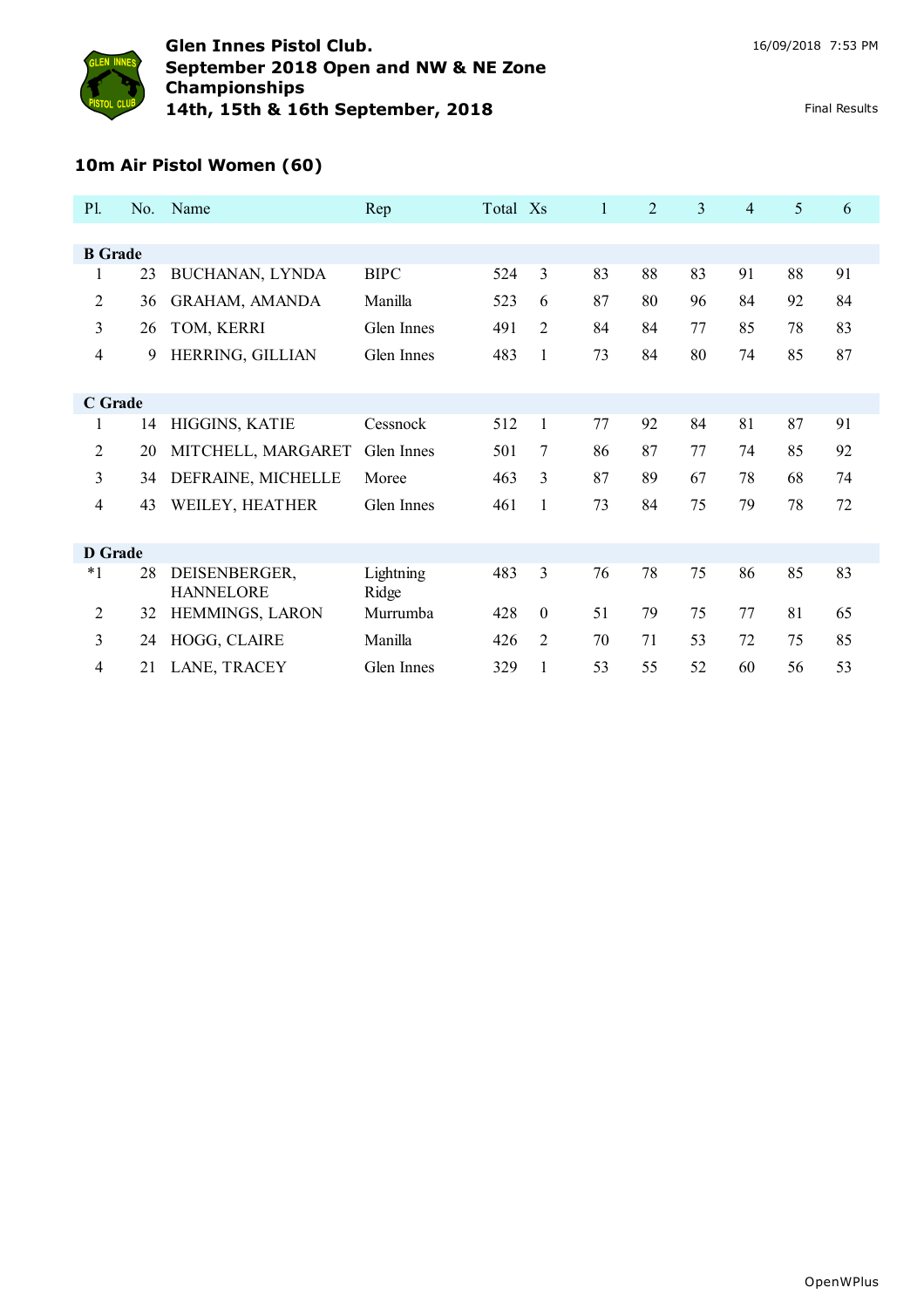

## **25m Pistol Junior**

| <b>Pl.</b>     | No. Name         | Rep      | Total X <sub>s</sub> |    | $1 \quad 2 \quad 3$ |        | $4 \cdot$   | $\mathcal{L}$ | $\sigma$ |
|----------------|------------------|----------|----------------------|----|---------------------|--------|-------------|---------------|----------|
|                |                  |          |                      |    |                     |        |             |               |          |
| <b>D</b> Grade |                  |          |                      |    |                     |        |             |               |          |
|                | 16 HARGRAVE, ZAC | Cessnock | 331 2                | 47 | 53                  | 46 146 | $-1$ 77 $-$ | 33            | 75 185   |